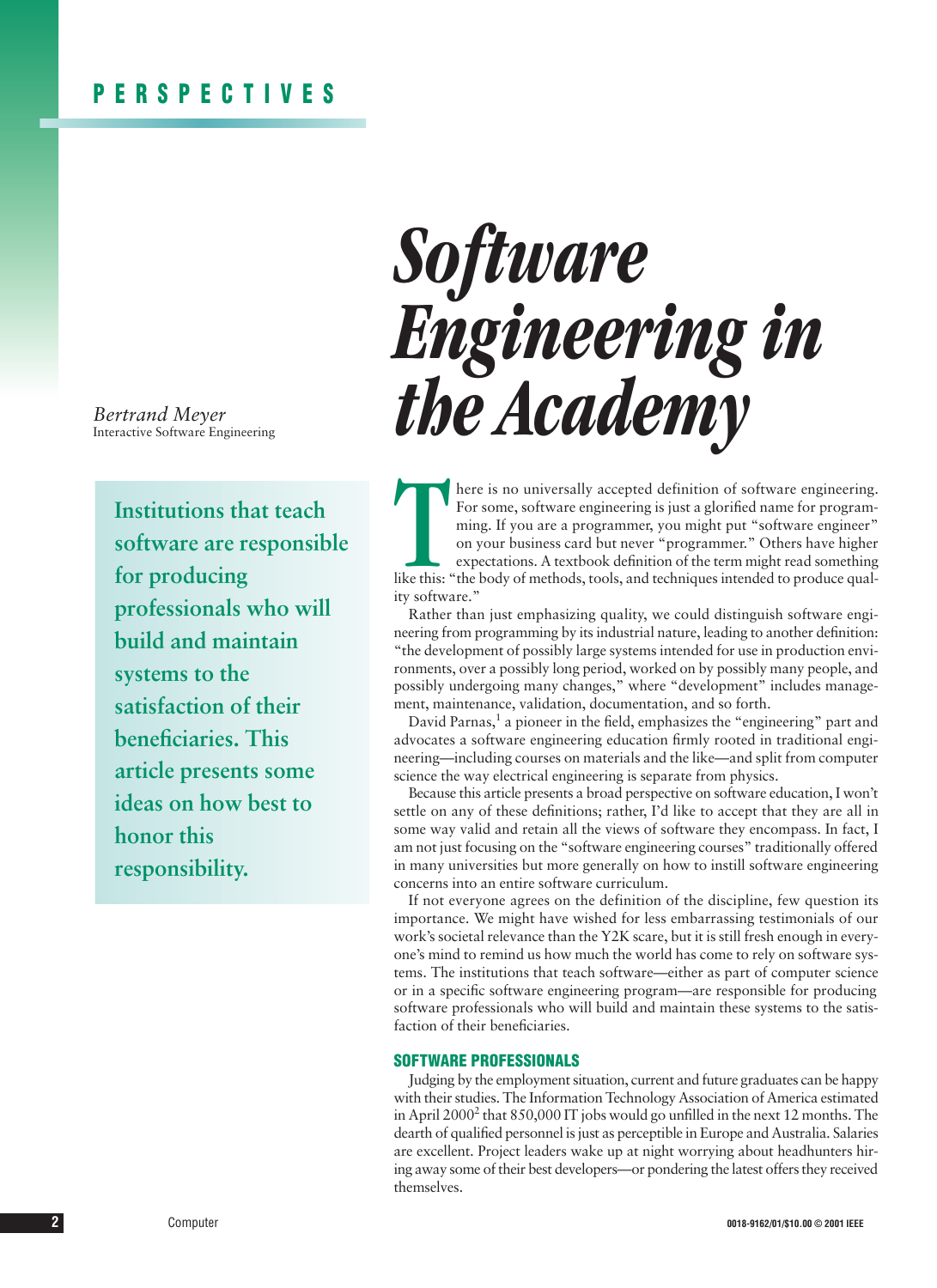Although this trend shows no sign of abating in the near future, we should not take the situation for granted. An economic downturn can make employers more choosy. In addition, more people are learning how to do some programming, aided by the growing sophistication of development tools for the mass market. It is estimated, for example, that many of the six million people who are Visual Basic developers have not received a formal computer science education. This creates competition and will force the real professionals to stand out.

In fact, talking to managers in industry reveals that they are not just looking for employees—they are looking for excellent developers. This is the really scarce resource. The software engineering literature confirms<sup>3</sup> that ratios of 20 are not uncommon between the quality of the work of the best and worst developers in a project; managers and those who make hiring decisions soon learn to recognize where a candidate fits into this spectrum. The aim of a top educational program is to train people who will belong to the top tier.

Reflecting on why life has been so good, we may note that our constituency—the people who commission and use our systems—has been remarkably tolerant of our deficiencies. Users grumble about software, but get on with it. This may not last forever. Although relatively few people overall have been killed through the fault of software systems—a few dozen known cases so  $far<sub>1</sub><sup>4</sup>$  a record that many well-established engineering disciplines might envy—a few highprofile cases would suffice to alert the public to the haphazardness of many of our methods.

Even if no such event occurs, the current problems with software have been serious enough to lead some government authorities, such as the state of Texas, to require licensing. Whatever you think of these initiatives (supported by Parnas's view that software engineers should indeed be licensed and registered), they reflect a general trend toward distinguishing the true software professional from the occasional programmer.

These trends have important consequences for universities. While just teaching use of the tools fashionable at a certain time may curry favor with students and their families (who can relate them to the skills most often requested in employment ads), doing so is not necessarily the best service you can give to future professionals. What matters is teaching them fundamental modes of thought that will accompany them throughout their careers and help them grow in this ever-changing field. The ones who blossom are those who can rise beyond the tools of the moment in harmony with the progress of the discipline.

This doesn't mean that we should neglect the tools of the trade. In any engineering discipline, these tools constitute a good part of the professional's bag of tricks. We must, however, look beyond them to the fundamental concepts have not changed significantly since they emerged when the field took shape some 30 years ago. As in hardware design, the technology evolves, but the concepts remain.

# **FIVE GOALS OF A CURRICULUM**

A software curriculum should involve five complementary elements:

- *principles:* lasting concepts that underlie the whole field;
- *practices:* problem-solving techniques that good professionals will apply consciously and regularly;
- *applications:* areas of expertise where the principles and practices find their best expression;
- *tools:* state-of-the-art products that facilitate the application of these principles and practices; and
- *mathematics:* the formal basis that makes it possible to understand everything else.

#### **Principles**

Among the most important things that professional software engineers know are concepts that recur throughout their work. Most of these concepts are not specific techniques. If they include a technique, they go beyond it to encompass a mode of reasoning. This defines the most exciting aspect of being a professional software engineer: the mastery of some of these powerful and elegant intellectual schemes that, more than any particular trick of the trade, constitute our profession's common treasure. Most of them cannot be taught in one sitting, but rather are learned little by little through trial, error, and skillful mentoring. I retain the same awe that I first felt when I started discovering them, and they make up the most important, if sometimes immaterial, body of knowledge that, as a teacher, I try to impart to novices.

The sidebar "The Principles: What Software Professionals Know" characterizes a few of these concepts. This list is not complete, but it should suffice to illustrate that much of what we have to teach, we cannot just teach through words; it's a set of creative concepts that will come little by little as the amateur programmer progresses towards mastery of the trade.

Most of the people who are now in a position to influence a software curriculum started their careers when computers were an esoteric subject—just knowing how to use them set you apart from the rest of the



**Although relatively few people have been killed through the fault of a software system, a few high-profile cases would suffice to alert the public to the haphazardness of many of our methods.**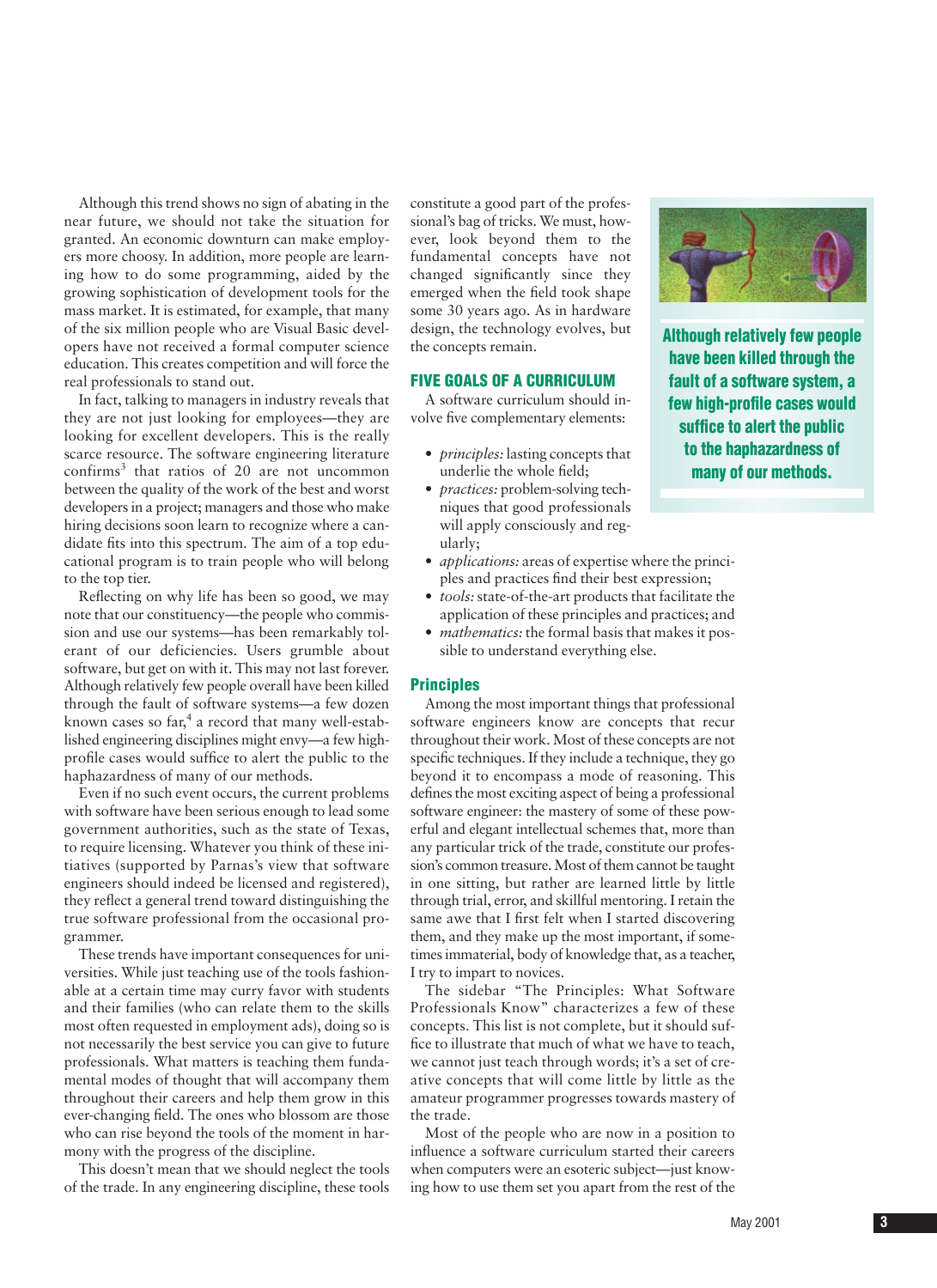# **The Principles: What Software Professionals Know**

Much of the sofware engineering body of knowledge consists of a set of recurring concepts that software professionals learn through trial, error, and skillful mentoring.

- *Abstraction*. This is our key intellectual tool—the ability to separate the essential from the auxiliary, to see the idea that presides over the realization and that it might initially hide.
- *Distinction between specification and implementation*. Getting this distinction right is a constant theme in software discussions:

"This is only an implementation detail!" "No, it's really part of what we want to do." "No, it's only one way of doing it!" "Show me another!" "It doesn't matter that I don't see another way at the moment, someone could come up with one later."

This problem is unique to software because we deal with virtual, ethereal quantities. No one would confuse a bridge with the drawing of the bridge or a car with the plan of the car. You won't fall off the drawing into the water, and you can't get run over by the plan. But in software, the distinction is often far from clear; unlike in Magritte's painting, we constantly risk confusing the pipe and the picture of the pipe. Learning to focus on the real issue is part of becoming a software professional.

- *Recursion*. The issue is not just recursive routines—a technique but the general mode of reasoning that defines a concept by applying the definition itself to some of its parts. It's dizzying at first, but once you've learned to use it properly, you have gained a powerful intellectual tool, applicable throughout the field.
- *Information hiding*. Deciding what you export to the rest of the world and what you keep to yourself is a skill that software developers learn

only through a combination of good examples and practice.

- *Reuse*. The good software developer soon realizes that one key to making your mark is to know when to rely on someone else's job. Reusing well is a skill; producing results for others to reuse is the sign of the master.
- *Battling complexity*. Software systems are ambitious intellectual undertakings—indeed, some of the most complex systems ever conceived by humankind—and complexity threatens to engulf us at every stage. The expert knows how to recognize the essential simplicity behind an apparent mess.
- *Scaling up*. Not only are some of our products complex, their sheer size can be staggering. The Windows 2000 source code takes up a reported 35 million source lines, and some defense or telecommunication systems are in the same range. A few million lines is common. Many software engineering issues take on a new urgency when size grows; the quantitative affects the qualitative. Part of a good professional's skill is knowing which techniques will scale up, if only because size is not always planned: Often, a large system is just a small system that grew.
- *Designing for change*. True to its name, software must change, can change, and does change more than engineering artifacts of any other kind. Unless developers thoroughly apply strict architectural principles, the change process can be painful, especially for large systems. Much of the justification for modern methods, languages, and tools is the expectation that they will facilitate this process. Even with systems of the size that a university education can tackle, we can let our students discover the challenge, learn the principles of designing for change, and directly experience the benefits.
- *Classification*. Object-oriented programming has shown that one way

to attack complexity is to organize messes into smaller messes, and repeat the process.

- *Typing*. The notion that giving everything a type helps produce correct software elements, document them, and make them usable effectively is another realization that can deeply affect a software professional's grasp of the field—an observation that still applies to people who prefer untyped approaches for some of their work. Typing issues and techniques recur throughout the field, from specification to implementation and documentation. Our profession can boast of having taken the construction and study of type systems, object-oriented or not, further than any other profession; mastering their power is a required part of becoming a good software professional.
- *Contracts*. The practice of equipping algorithms, data structures, modules, and systems with precise constraints, guarantees, and invariants puts us in far better control of what we do. Once mastered, this skill will last a lifetime.
- *Exception handling*. When producing software, most of us would rather consider only the most desirable cases, but a professional must constantly worry about abnormal situations too. Only through systematic conceptual techniques can we avoid engulfing the supposedly interesting parts of our reasoning—and of our programs—in myriad provisions for exceptional cases.
- *Errors and debugging*. Although textbooks usually don't emphasize this point, much of a software developer's daily life is spent dealing with things that don't work as they should, whether it's the developer's own fault or someone else's. Software professionals are the world's experts on messing up. We must teach students that this is a fact of life and show them how to deal with it.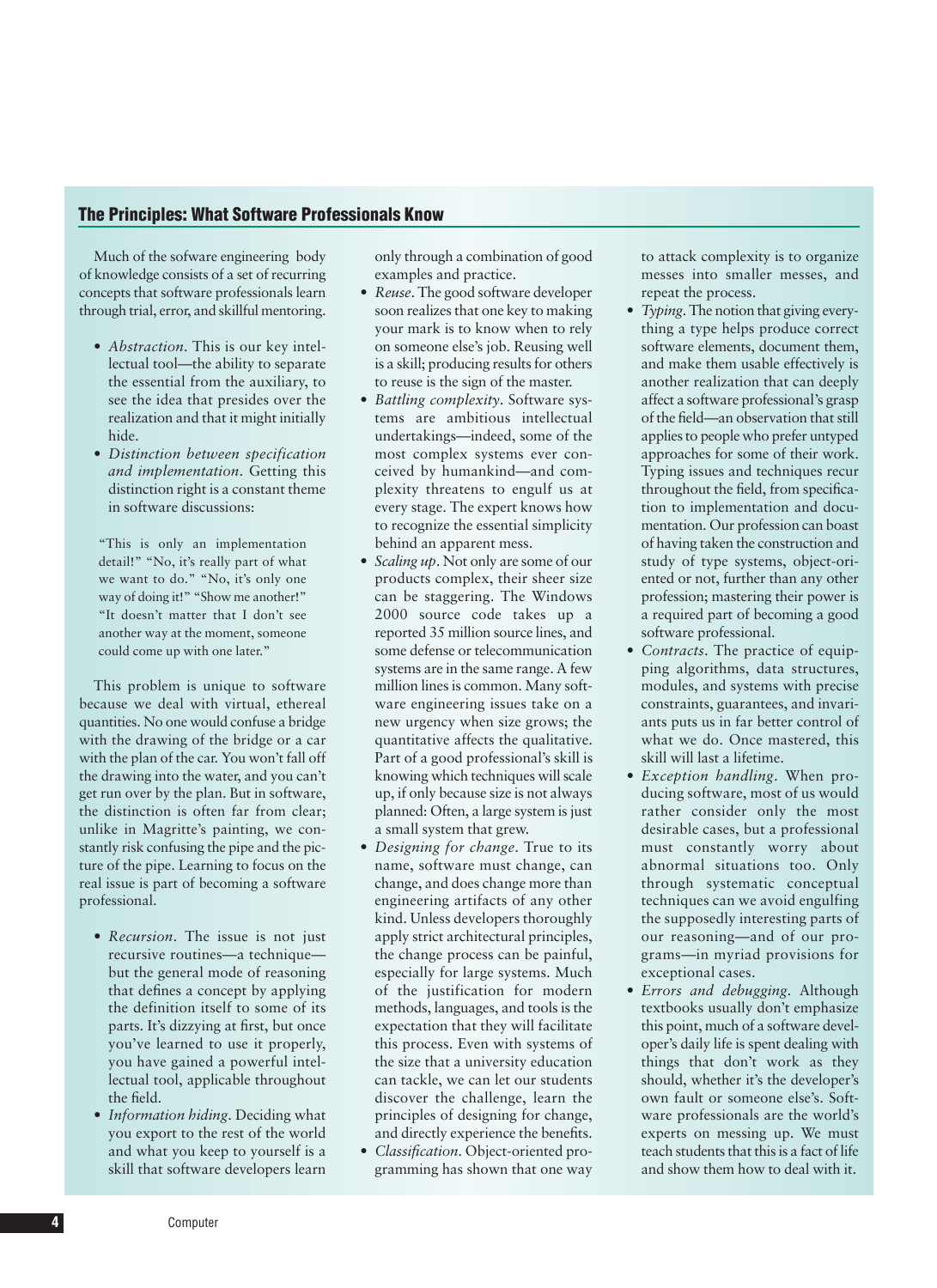population. Times have changed. Today, as Dennis Tsichritzis notes, $\frac{5}{3}$  a software professional may well learn about key new developments from the morning paper. This is a humbling experience that challenges us even more to define, for ourselves and for our students, what entitles us to our claims of professionalism.

# **Practices**

At a more mundane level, teaching software engineering also involves making the students familiar with practical techniques that have proved to be productive and are a key part of the trade. Examples include:

- *Configuration management*. Although one of the most important practices that every project should apply, configuration management is not used as widely or systematically as it should be. Configuration management is based on simple principles and supported by readily available tools.
- *Project management.* It doesn't always have to be such a hard task, but many software engineers are terrible at project management. The ample literature on software project management is not perfect, but it contains gems that should be taught to all software students because most of them will at some point exert a project management role.
- *Metrics*. This is one of the most underused techniques in software development. Much of the current literature on metrics is not very good because it lacks a scientifically sound theory of what is being measured and why it is relevant. All the same, we should teach students how to use metrics to quantify applicable project and product attributes, to evaluate the claims of methods and tools through objective criteria, and to use quantitative tools as an aid to prediction and assessment.
- *Ergonomics and user interfaces.* Users of software systems expect high-quality user interfaces; like the rest of the system, the user interface must be engineered properly, a skill that can be learned.
- *Documentation.* Software engineers don't just produce software—they should also document it. A course on technical writing should be part of any software curriculum. Here, engineering meets the humanities.
- *User interaction.* The best technology is useless unless it meets the needs of its intended users. A good software engineer must know how to listen to customers and users.
- *High-level system analysis.* To solve a problem through software, you must first understand and describe the problem. This task of analysis is an integral part of software engineering, and it's as difficult as anything else in it.

• *Debugging.* Learning systematic and effective debugging techniques and ways to cope with errors and imperfections are an integral part of the software engineer's daily work.

It is not hard to find other examples of strong, robust techniques that every professional should know and practice.

#### **Applications**

Under the heading "applications," I include the traditional specific areas of software techniques: fundamental algorithms and data structures, compiler writing, operating systems, databases, artificial intelligence techniques, and numerical computing.

The aim here is not to be imperialistic by attaching these disciplines artificially to software engineering. On the

contrary, it is to insist that whatever their individual traditions, techniques, and results may be, these are software subjects, and we should teach them in a way that is compatible with the particular view of software engineering the institution chooses. The advantage is mutual: The specialized subjects benefit from more methodologically aware students—for example, programming projects can focus on the subject at hand, rather than being distorted by pure programming issues because the students have already learned general design and programming skills—and they help the software engineering goals by providing a wealth of new examples and applications.

#### **Tools**

The fashionable tools of the moment should not determine pedagogy. Indeed, Parnas has some rather strong words to say against teaching specific languages and tools. But if these aspects should not be at the center, we also should not ignore or neglect them. We must expose students to some of the state-of-the-art tools that industry uses. This exposure can, and usually should, proceed with a critical spirit, encouraging students to see the benefits and limitations of these tools—and to think of better solutions.

A tools curriculum cannot and should not be exhaustive; it is better to select a handful of programming languages, a few popular products, and help the students understand them in depth. If they need other tools, they will learn them on the job. But they must have seen a few during their studies to have a general idea of what's available and what their future employers expect.

Inevitably, some skills may become obsolete by the time a student graduates, but as long as the study of



**Teaching software engineering also involves making the students familiar with practical techniques that have proved to be productive and are a key part of the trade.**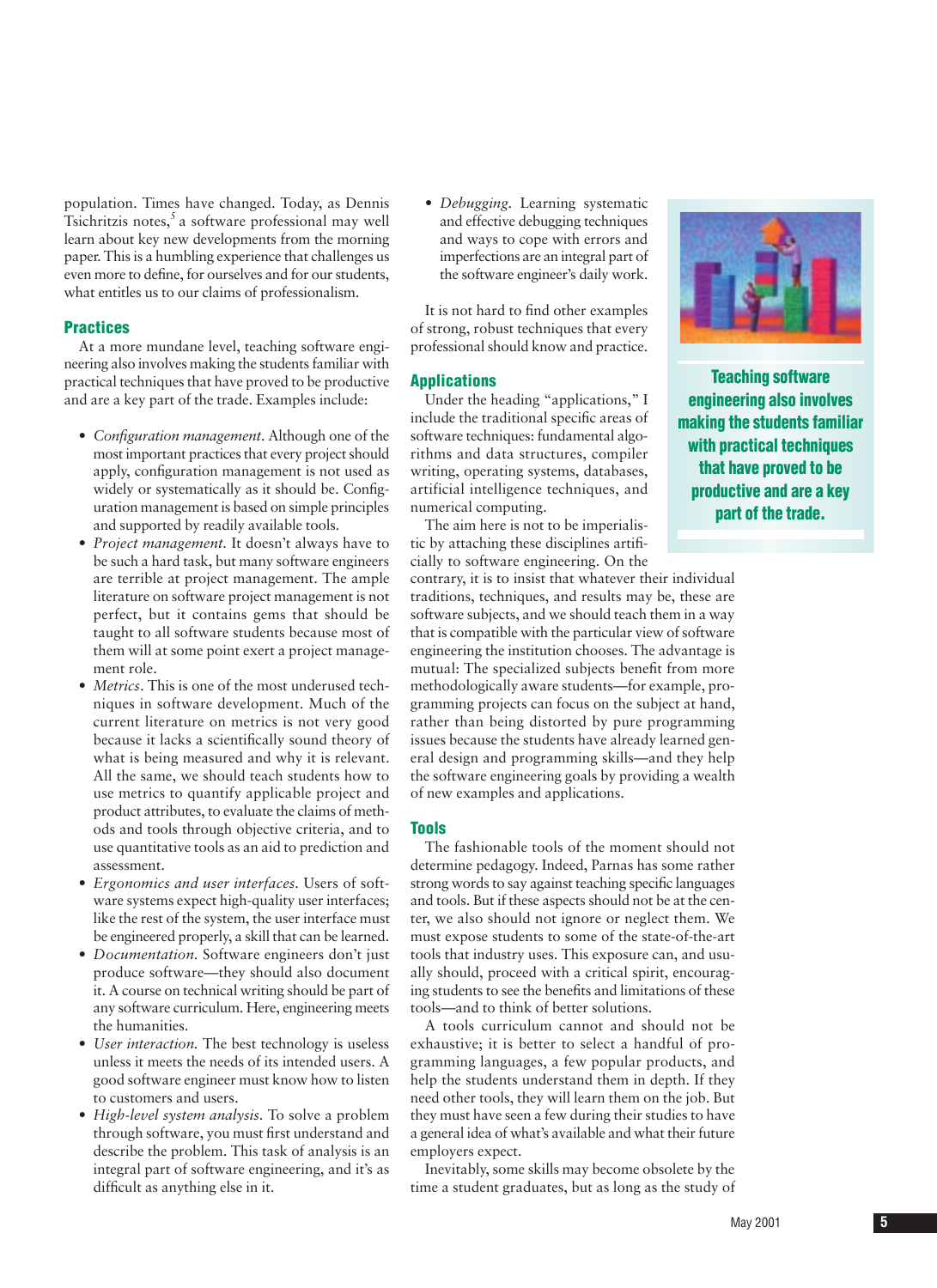

**A sound educational program must resist the ever-growing attempts to impose specific tools on the basis of what's hot at the moment.**

tools is a component of the curriculum, not its principal goal, and it is understood as the study of a few examples in light of more general principles, that is not such a bad risk. When the time comes to learn a more modern tool, having mastered some of its predecessors and understood their limitations is often helpful.

These observations apply in particular to programming languages. A strong software program will often choose its solutions in this area, a decision brilliantly pioneered when many departments chose Pascal in the 1970s. If the retained approach is not one of the dominant industry languages, the curriculum should also include a few service courses (or course sections) to make students familiar with these industry standards, both to let them have the right buzzwords on their resumés and

to expose them to the variety of practical approaches popular in industry. A good software engineer is multilingual anyway, so there is no contradiction between using your approach of choice for teaching and letting your students discover as many others as time permits.

A sound educational program must resist the evergrowing attempts by various actors—students' families are often among the most vociferous—to impose specific tools, in particular programming languages, on the basis of an assessment of what's hot in the employment ads of the moment. With the increasingly user-driven discourse of many universities, such pressures can be dangerously effective.

This is a recent trend. Had it been present 25 years ago, universities would never have moved to Pascal, as there were certainly no ads for Pascal programmers back then; industry, for the most part, hadn't even heard about Pascal. This phenomenon is of growing concern to many professors, who know that today's "in" skill may be tomorrow's dead end. While in a democracy we must take everyone's concerns into account, educators are responsible for choosing the appropriate tools on the basis of their best professional assessment of the students' interests, not just in the short term but over the course of a career.

#### **Mathematics**

One example David Parnas gives of topics that he sees as belonging in a computer science curriculum but not in a software engineering program—is denotational semantics. My view on this comes from my experience as a designer and software project manager in industry. Like Parnas, I am not that interested in students knowing arcane details of language theory at the PhD level, but I have come to treasure programmers' ability to reason formally. Although no ordinary software project applies formal semantics on a daily basis, some understanding that programming and programming languages are mathematical beasts susceptible to formal description is a key advantage, and I have found it to be particularly useful in software teams.

The level of such knowledge doesn't have to be very high. In *The Theory of Programming Language*, 6 I tried to summarize, in practical terms understandable by an ordinary programmer, the kind of formal semantic background that I would like a team member to have. Over and again in my development work, I have found that students who have mastered the ability to apply mathematical reasoning to software development have a distinct advantage over those who don't. In my opinion and experience, being a fully realized professional developer requires having mastered such topics as Hoare semantics and the basic techniques—such as present in *Z* or *B*—for modeling software issues in mathematical terms.

These skills are part of a strong university curriculum, and it's very hard to teach them through industrial courses after students have become immersed in production for too long. Referring again to Parnas's strong advocacy of the engineering side of software engineering, from my practical perspective as a producer of large systems for industrial customers, such abilities are more important for a team member than knowledge of materials engineering. One of the distinctive properties of traditional engineering disciplines is, after all, that they have a strong mathematical basis. Hoare semantics and the like are software engineering's closest counterpart to Maxwell's equations or the laws of mechanics.

The mathematics a software curriculum teaches should include the usual aspects—some calculus and discrete mathematics à la Knuth—but it also should provide a strong grounding in logic, an introduction to formal semantics in very practical terms, and some practice with a modern formal language and proof framework such as *Z* or *B*. Certainly, some students will at first resent being subjected to such material, but we can hope that many will become grateful, as they mature in their careers, that they were exposed to it early enough.

## **TEACHING BY DOING**

Besides formal courses, any curriculum will include software projects. Often, they are insufficient preparation for the true challenges of professional software development, which involve large systems (rather than the relatively small endeavors of academic projects), large groups (seldom the case in a university setting), modifying someone else's legacy system (rather than building a solution from scratch), and dealing with end users (rather than a professor and a grader).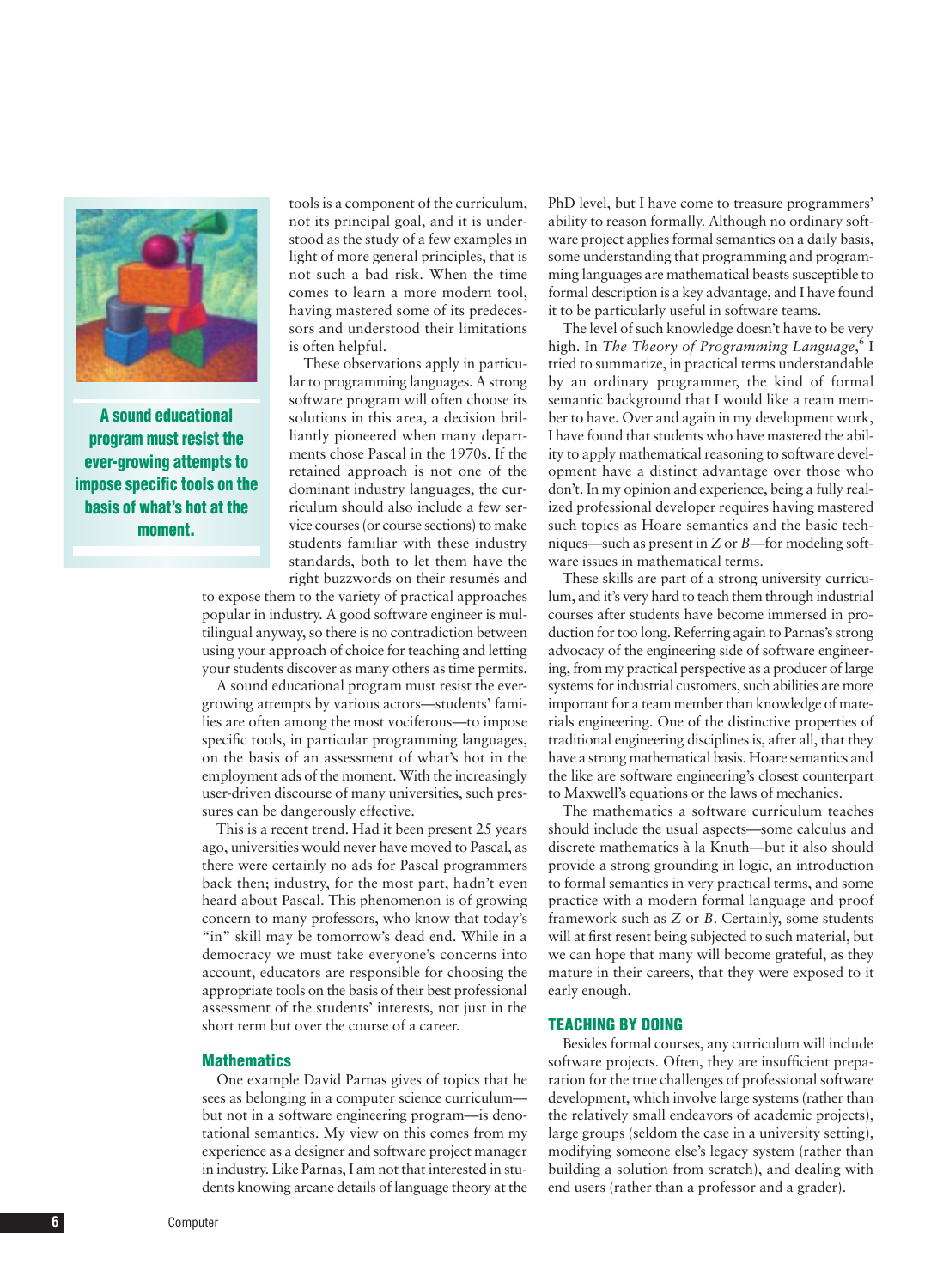It is impossible, and may not be desirable, for a university setting to mimic these circumstances completely. After all, a university is not a company, and it shouldn't be. But we must prepare our students for the real challenges they will face. The standard academic project is not enough for this goal. An essential technique is the long-term project, which students should develop over more than a standard quarter or semester, typically over the course of a year. It should be a group project that includes aspects of analysis, design, and implementation. And it should involve the reuse, understanding, modification, and extension of existing software. The best way to achieve this last goal is to imagine the project running over several years, with each new class taking over the result of the preceding one and developing it further.

Such an endeavor may at first appear unrealistic, but a group of enthusiastic teachers at Monash University, under the direction of Christine Mingins, has been doing exactly this over the past few years. The result is an impressive graphical simulation program that every incoming class enhances, learning in the process the challenges and techniques of updating someone else's code.<sup>7</sup>

Obstacles exist, such as proper grading of such a project and the difficulty of organizing yearlong projects in a standard academic calendar. But with resolve and enthusiasm, we can address them. The result, I think, makes this worth trying.

## **THE INVERTED CURRICULUM**

An idea that complements the multiyear project is to capitalize on one of the great promises of modern software technology: reuse. The principle of the *inverted curriculum* (a term borrowed from debates on electrical engineering education<sup>8</sup>), or "progressive opening of the black boxes" (a somewhat longer name but more precise<sup>9</sup>), is that the students first use powerful tools and components as clients, then they progressively lift the hood to see how things are made, make a few modifications, and add their own extensions. The progression is from the consumer side to the producer side, but focused from the start on powerful and possibly large examples.

There are several benefits. Right from the beginning, the students get to deal with impressive programs, like those that handle graphics. The teaching capitalizes on this "wow effect" and the ability to work with immediately visible results. Today's students have used electronic games and PCs from an early age, and they won't be too impressed by the typical introductory programming examples (the eight queens and such). Trying to get them excited is not demagogy but good pedagogy.

Furthermore, the students learn hands on the necessity and benefits of abstraction and information hiding.

We can try to teach these concepts abstractly through what will often sound to the students like homilies, but the laws of that genre inherently limit the effect. To realize that such discourse is not just an adult's injunction to be good but describes skills essential to survival in a large project, nothing beats having tried to use or modify a component and finding that it lacks proper specification separate from its implementation, proper contracts, proper specification of what should happen in exceptional cases.

I have discussed this strategy further in articles and a book chapter. I think it can be turned into a central feature of the curriculum. As far as I know, it hasn't been tried on any large scale yet, so it entails some risk and requires very careful planning, organization, and execution; but it's not out of reach for an ambitious and innovative institution. And it can dramatically alter the quality of the student experience.

#### **NON-SOFTWARE STUDENTS**

Besides teaching their own students, computing science departments are often asked to provide software courses for students majoring in other disciplines, especially branches of engineering. They may feel a tension between two trends: developing mini-CS curricula emphasizing the principles of the discipline itself or treating such contributions as "service courses" that fulfill the exact needs of the customer, often focused on specific skills, languages, and tools.

This is a delicate issue, and it is easy to cite arguments for both sides. It is natural that computer scientists would want to focus on the contributions of their own discipline and try to convey some of its "dozen or two" foundational concepts. They may resent attempts by colleagues from other fields to interfere or be offended by an emphasis on purely utilitarian skills that downplays the intellectual contributions of their own field.

When programming education was introduced a few years ago into the curriculum of preparatory classes foro the Grandes Écoles (France's elite engineering school system), official instructions directed teachers to use Pascal but stop at the introduction of recursion. What made this injunction particularly interesting is that the rest of the curriculum is heavily mathematical, involving quite abstract required subjects such as topology. Yet the powers in charge decided that recursion did not fit, as if recoiling at the potential effect on society of letting a few 17-year-olds



**Today's students won't be too impressed with typical introductory programming examples.**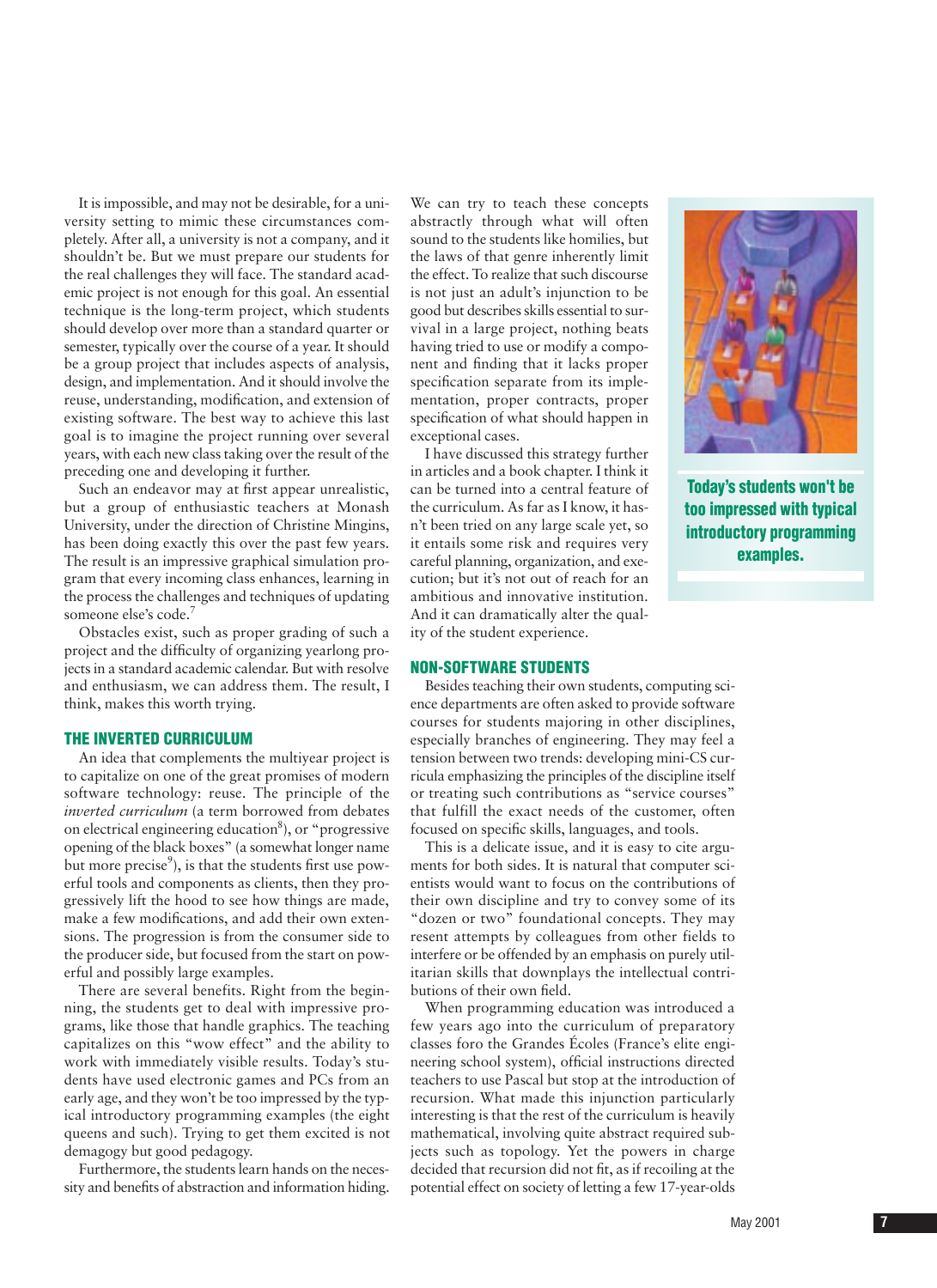

**The industry claims wide use of reusable components, but has no quality guarantee, no standards, and no qualifying agency.**

catch a glimpse of the infinite. They seemed to be sending a clear message: "You computer people don't have a discipline—you just know a few tricks that we want you to teach our students as they prepare to engage in serious intellectual endeavors." It is understandable that not all computer scientists would agree.

It would be unfair, however, to deny our client disciplines—the professions who will hire our students—their right to ask practical skills.

The solution is probably in-between: fulfill customer needs while controlling the pedagogy and teaching concepts as well as skills. As the discipline matures and loses its inferiority complex, it may find the task easier. Mathematicians too provide courses to other departments, but they seem to be able to teach mathematics the way they want while catering to their market.

#### **A DEVELOPMENT PLAN**

When considering the evolution of the field over the past decades, we can't

escape the possibly unpleasant observation that if much of the innovation in the 1960s and 1970s came from academic institutions, contributions from small entrepreneurial companies and the research labs of large corporations dominated the 1980s and 1990s. This is an over-generalization, admitting exceptions, and may offend some readers. It would be hard, however, to point to many recent incontrovertible equivalents of such widely successful academic achievements as Wirth's Pascal, Dijkstra's THE operating system, Hoare's monitors and CSP **//spell out acronym?//,** the University of Oslo's Simula, and other milestones of the early years that showed universities could deliver not just good theory but also influential systems.

Part of the reason for this change is that the products of industry have raised the stakes. Wirth's compilers made the ETH **//spell out acronym??//** a household name in the software world, but it is hard to imagine a compiler, however innovative, achieving a similar result today. A university group would have a tough time competing with the hundreds of developers behind Microsoft's Visual C++ or even those behind the GNU GCC compiler—not a commercial effort but also not an academic one in any accurate sense of the term.

People, students included, expect a compiler to come with a sophisticated development environment with all the trappings—a visual debugger, browser, GUI designer, and configuration management facilities. For all the criticism that academic circles give Visual C++ and similar tools, and that they may deserve in part, they provide a wealth of resources and facilities (some, it must be said, very cleverly devised), setting a high standard for anyone who wants to compete. If such competition is hard to sustain nowadays in former areas of academic excellence, academics must find new markets in which they can make their mark.

I make no pretense of knowing what all these new fields will be, but one that I find promising is the convergence of component-based development and quality. The industry claims that it is widely embracing the notion of reusable components. But there is no guarantee of quality for these components, no standard, no rules, and no qualifying agency. The risks are as huge as the opportunities. A major endeavor can fail in a catastrophic way because of a small deficiency in one of its more humble components. This kind of situation led to the failure of the initial launch of the Ariane 5 rocket—due to the poorly executed reuse of a minor software component—and delayed the entire industrial enterprise by a year and a half, costing European taxpayers an estimated  $$10$  billion.<sup>10</sup>

Quality, however, is—or should be—academia's specialty. Huge opportunities can spring from this convergence. A long-term project, the source of PhDs, papers, industry collaborations, and a robust reputation, might involve

- defining standards for components;
- developing model high-quality components for everyone to appreciate, criticize, and emulate;
- setting up qualification metrics, possibly a component maturity model;
- setting up qualification suites;
- developing new methods and tools for better components, including proof technology, testing techniques, documentation techniques, and validation techniques; and
- setting up an organization to qualify and label components that third parties submit.

This kind of endeavor—although, of course, not exclusive of others in software engineering—can energize an ambitious computer science department and help it achieve an unchallenged level of international reputation, especially if complemented by an educational curriculum focused on software excellence.

If or all the talk about "software engineering" in<br>the literature, this article included, we must<br>accept that the term remains in part a slogan, as<br>it was when first introduced almost 35 years ago. or all the talk about "software engineering" in the literature, this article included, we must accept that the term remains in part a slogan, as Since then, we have, however, learned enough to teach our students a coherent set of principles and tech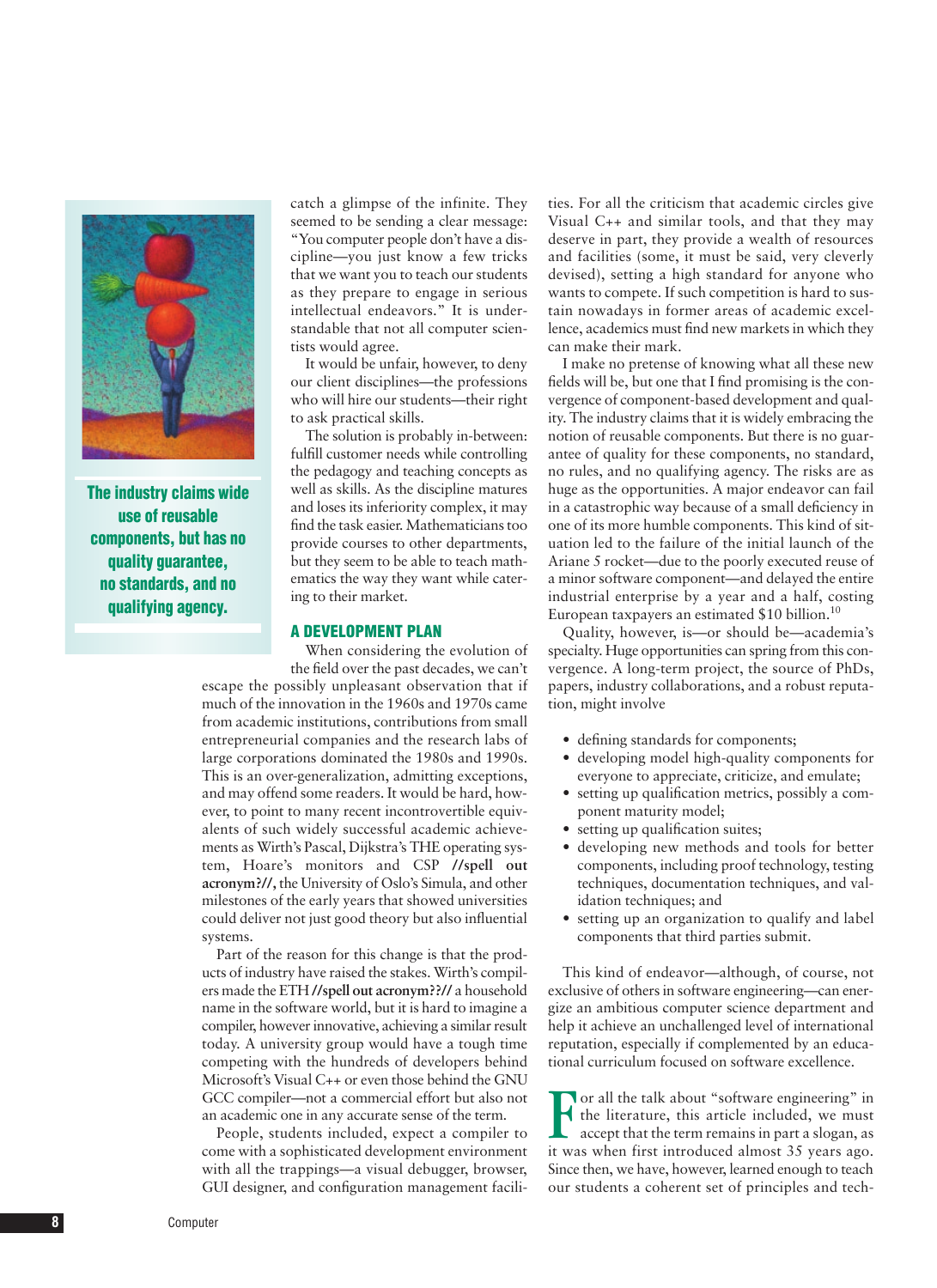niques, without hiding from them—or ourselves the many remaining uncertainties.

I have tried to maintain a balance here between the conceptual and the operational—the principles *and* techniques—as I think a software curriculum should do. I have tried to show that we do not need to sacrifice either of these aspects for the other and to describe a challenge worth tackling: to set up a program of teaching and research that is at the same time serious, ambitious, attractive to the students, technically up to date, firmly rooted in the field's practice, and scientifically exciting. ✸

#### **Acknowledgments**

I thank C.A.R. Hoare and David L. Parnas for important comments on an earlier version of this article.

#### **References**

- 1. D.L. Parnas, "Software Engineering Programmes Are Not Computer Science Programmes *,*" *CRL Report 361* , Communication Research Laboratory, McMaster University, April 1998; to be published in *Annals of Software Eng.,* 2001.
- 2. Information Technology of America, "Major New Study Finds Enormous Demand for IT Workers: Research Pinpoints Hot Jobs and Skills Needed, Offers Insights on Employer Preferred Training Approaches," http://www. itaa.org/news/pr/PressRelease.cfm?ReleaseID=955379119.
- 3. B.W. Boehm, *Software Engineering Economics*, Prentice Hall, Upper Saddle River, N.J., 1981.
- 4. P.G. Neumann, "Illustrative Risks to the Public in the Use of Computer Systems and Related Technology," http://www.csl.sri.com/users/neumann/illustrative.html.
- 5. D. Tsichritzis, "The Changing Art of Computer Science Research," in *Electronic Commerce Objects,* D. Tsichritzis, ed., Centre Universitaire d'Informatique, Université de Genève, 1998*.*
- 6. B. Meyer, *Introduction to the Theory of Programming Languages*, Prentice Hall, Upper Saddle River, N.J., 1990.
- 7. C. Mingins et al., "How We Teach Software Engineering," *J. Object-Oriented Programming,* Feb. 1999, pp. 64-75.
- 8. B. Cohen, "The Education of the Information Systems Engineer," *Electronics & Power*, Mar. 1987, pp. 203-205.
- 9. B. Meyer, *Object-Oriented Software Construction,* 2nd ed., Prentice Hall, Upper Saddle River, N.J., 1997 .
- 10. J. Jézéquel and B. Meyer, "Put It in the Contract: The Lessons of Ariane," *Computer*, Jan. 1997, pp. 129-130.

*Bertrand Meyer is CTO of Interactive Software Engineering, Santa Barbara, Calif., and an adjunct professor at Monash University, Melbourne. His books include* Object-Oriented Software Construction *(Prentice Hall, Upper Saddle River, N.J., 1997). Contact him at Bertrand\_ Meyer@eiffel.com.*